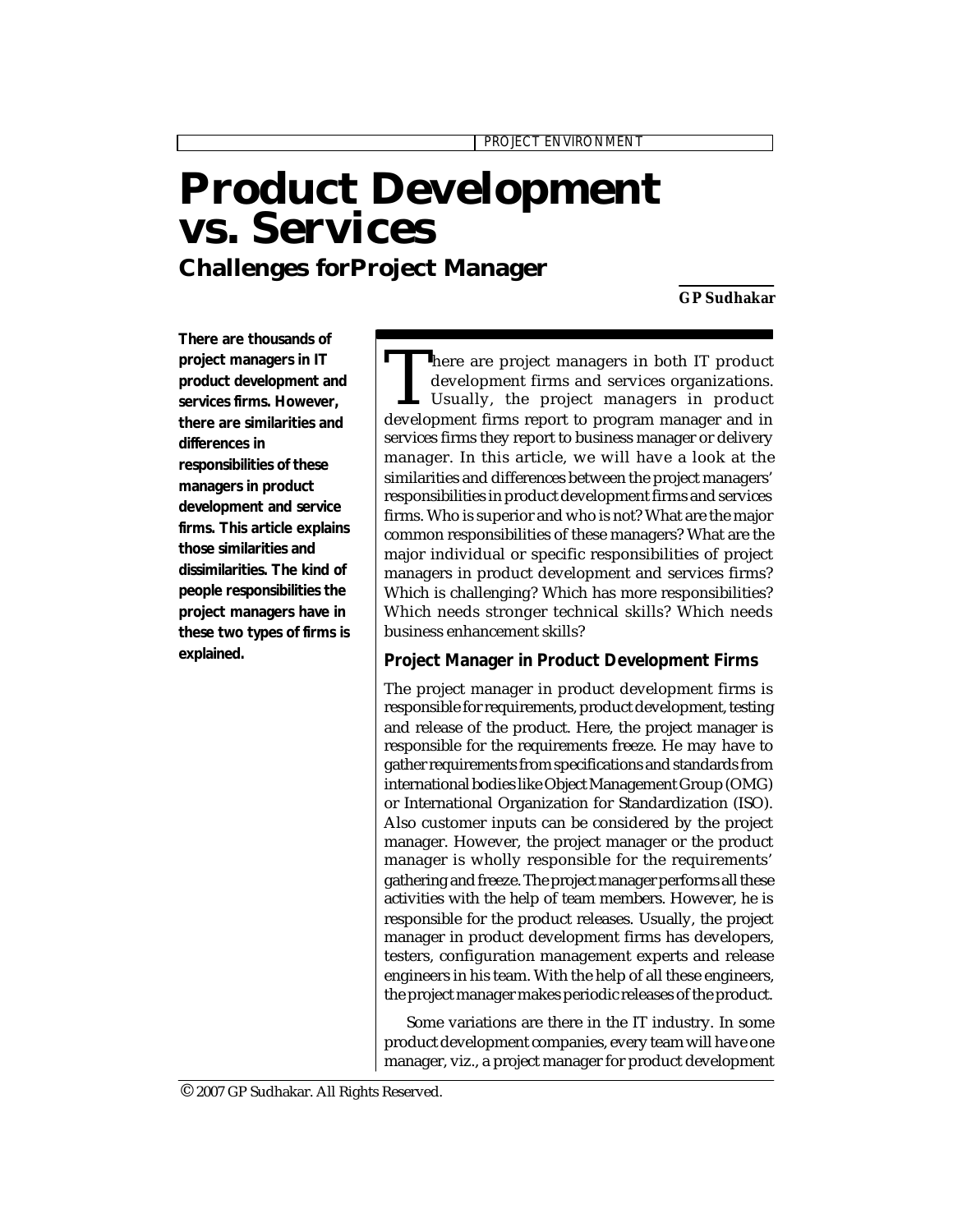*Product Development vs. Services*

#### **About the Author**

**GP Sudhakar,** PMP, IT and Management Consultant, Hyderabad. He has over 12 years of experience in IT Industry. The author can be reached at purna24@hotmail.com

team, a test manager (or QA manager) for product testing team, a release manager for release team (packaging) and a configuration manager for configuration management team. The coordination among development project manager, test manager, configuration manager and release manager has to be good to deliver the product on time with acceptable quality. All the managers report to the program manager who launches the product or product line in the market.

In product development firms, the development project manager may have less customer interaction when compared to those in services firms as the marketing team interacts with the customer during initial stages. Once the deal is made, the support team gets into touch with the customer. If the support team cannot handle customer's technical issue, they will forward it to development or engineering project manager.

#### **Project Manager in Services Firms**

The project managers in services firms are responsible for the delivery of the service to the customer. Here, the project manager prepares the proposals as well to bid for the projects. Usually, the customer gives the requirements in services firms. The project manager in services firms gets sign off from the customer for the requirements freeze. Once, sign off is over the project manager goes further along with his team to analysis, design, develop, test and deploy. Usually, the team with the project manager delivers all the required deliverables to the customer.

The project manager updates the project status to the customer through weekly status reports, telephonic and video conferences. In some cases, the high level project planning is also done and given by the customer to the offshore project manager for execution. The offshore teams make daily telephonic calls with the customer.

In services firms, the project manager reports to the delivery manager or delivery head. In services firms, the project manager's job also includes getting more work/business from the customers based on the newly suggested enhancement requests so that more billing can be extracted from the customer. Hence, the project managers in services firms need business enhancement skills as well. Usually, these service firms maintain free pools expecting the future projects. There are managers for these free pools as well. They work as resource managers by supplying the human resources to the needed projects.

### **Similarities in Responsibilities**

There are many similarities among the project managers in product development and services firms. In both the firms, the project manager is responsible for analysis, design, develop, test and release the product with the help of his team members. He is responsible for recruiting, developing and managing the team members. The project manager is responsible for communications management and conflict resolution in both the firms.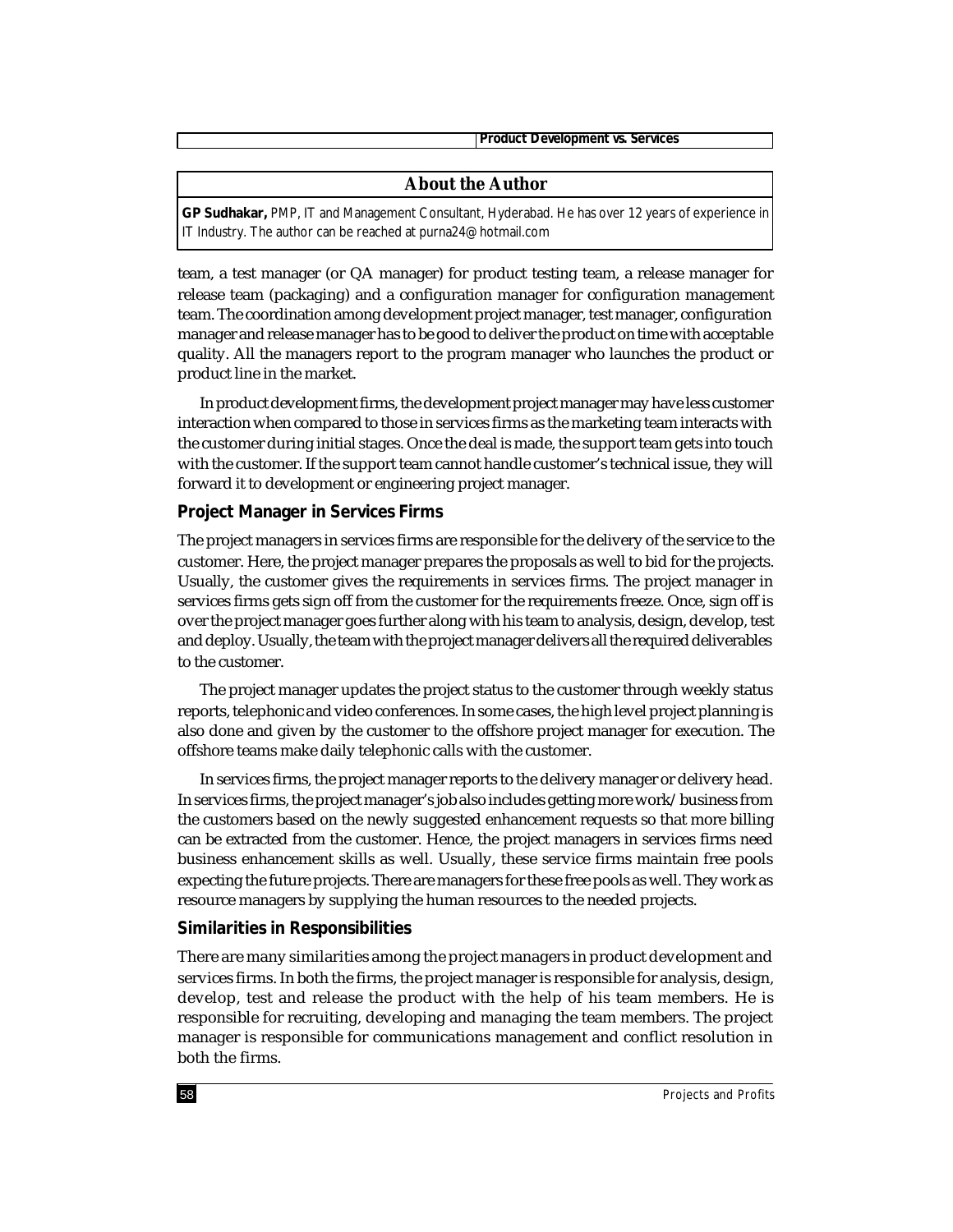| <br>------- |
|-------------|
|-------------|

The project manager is responsible for initiating, planning, executing, monitoring and controlling and closing the project in both the firms. In both products and services firms, the project manager is responsible for scope management, time management, cost management, quality management and risk management. In both these firms, if some work is outsourced to third party, the project manager is responsible for procurement management.

In both the firms, the project managers update the project status to the senior management and other stakeholders. Stakeholder management is part of their job. Identification of stakeholders will be done by the project managers in both the firms.

## **Differences in Responsibilities**

There are differences in responsibilities of the project managers in product development firms and services firms. They are mentioned in the following table:

| Table: Product Development Firms vs. Services Firms                                                                                   |                                                                                               |  |  |  |
|---------------------------------------------------------------------------------------------------------------------------------------|-----------------------------------------------------------------------------------------------|--|--|--|
| <b>Product Development Firms</b>                                                                                                      | <b>Services Firms</b>                                                                         |  |  |  |
| The project or product manager is responsible for<br>requirements.                                                                    | Customer gives the requirements. The project<br>manager is responsible for getting sign-off.  |  |  |  |
| Less customer interaction.                                                                                                            | More customer interaction.                                                                    |  |  |  |
| Strong technical skills are required.                                                                                                 | Average technical skills, domain knowledge are<br>required.                                   |  |  |  |
| Good people manager with more motivational skills<br>is required.                                                                     | Good people manager who knows to recruit and<br>release a team member from the team.          |  |  |  |
| Reports to program manager.                                                                                                           | Reports to delivery manager/head or business<br>manager.                                      |  |  |  |
| May be single site or multi site.                                                                                                     | Works in onsite/offshore model.                                                               |  |  |  |
| Project manager prepares the project plan.                                                                                            | High level project plan may be provided by the<br>customer.                                   |  |  |  |
| Project manager is involved in product strategy<br>and product road map.                                                              | Project manager may not involve the product<br>strategy because it is driven by the customer. |  |  |  |
| Major releases are driven by the company and<br>patches may be driven by the customer requests.<br>Many customers may influence here. | Releases are driven by the customer.                                                          |  |  |  |

## **Which is Challenging?**

Now let us try to answer this question. The project manager's role in service firms is more inclined towards business. There may be low technical and more people management opportunities. The project manager's role in product development firms is more technical in nature. Hence, based on their interests one should choose product development or services firms. How ever, some exceptions may be there in both the cases.

## **Regarding Technical Skills**

How much technical a project manager should be in both product development and services firms? One should possess the technical skills necessary for projects. One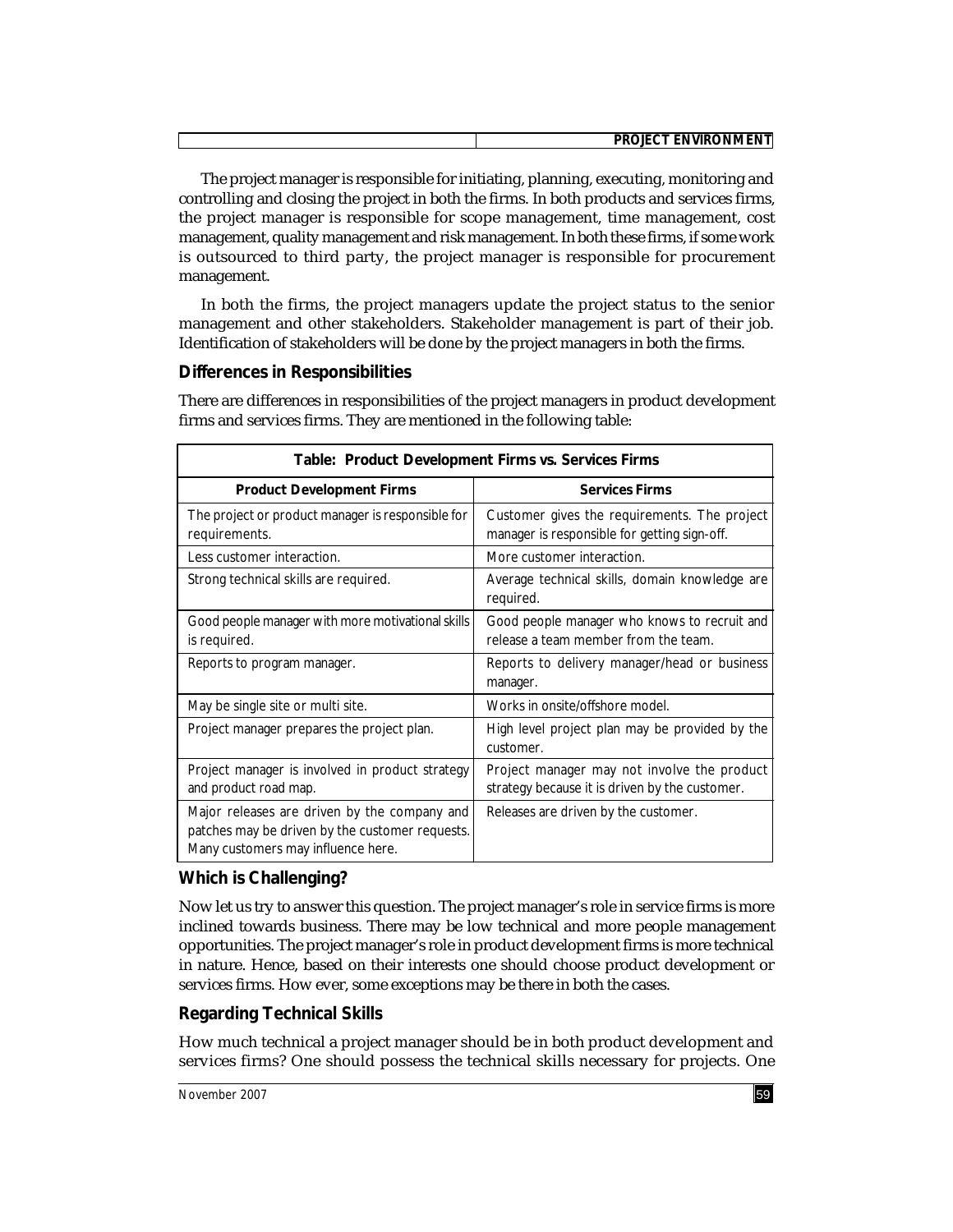|  |  |  | <b>Product Development vs. Services</b> |
|--|--|--|-----------------------------------------|
|  |  |  |                                         |

should have high level design and architectural skills as an engineer manager. A project manager may not be as good as his developers; however, he should be able to understand the technical communication. As the project manager moves up the ladder there is less need for the technical skills and more need for the people and conceptual skills.

If the manager is technically strong, he will be able to guide the product strategy and technology strategy areas. He will be able to guide his team members so that he extracts the best/maximum from the team. This skill is a very powerful tool in winning the conflicting situations, and is preferred to any other power the project manager has.

Usually, in both product development firms and services firms, the project teams have technical leads and architects to take care of the technical aspects of the deliverables leaving the project manager to

concentrate on the project and people management.

### **People Responsibilities**

Usually, the managers in both product development firms and services firms have equal responsibilities with respect to managing human resources. The project

**As the project manager moves up the ladder there is less need for the technical skills and more need for the people and conceptual skills**

managers in product development firms have the engineers as their direct subordinates. The project managers in both the firms have to recruit team members, develop and manage them. They set objectives to team members and measure their performance against the previously set objectives.

Definitely managers in product development firms should think long term. They need people who serve for long term and contribute to the product and the organization. The technical skills of the team members are also important while recruiting people into the product development firms.

The project managers in both the firms have to deal with the conflicts among team members. In fact in product development firms, the project manager has to retain the team members for long term, which is challenging. He needs to motivate the team members and tries to retain.

## **Future Direction for the Project Managers**

The project managers in product development firms may become program managers in future, responsible for the delivery of related product line. Here, the program manager's role is cross functional in nature. The program manager has to have business, leadership and project management skills. He may have to interact with marketing, finance, human resources, engineering and design teams. The program manager is responsible for the launch of the product in the market. The next position for program manager is portfolio manager or Chief Technical Officer (CTO)/Chief Information Officer (CIO). The project manager in product development firms attends product strategy meetings and product road map meetings along with the marketing and product management teams.